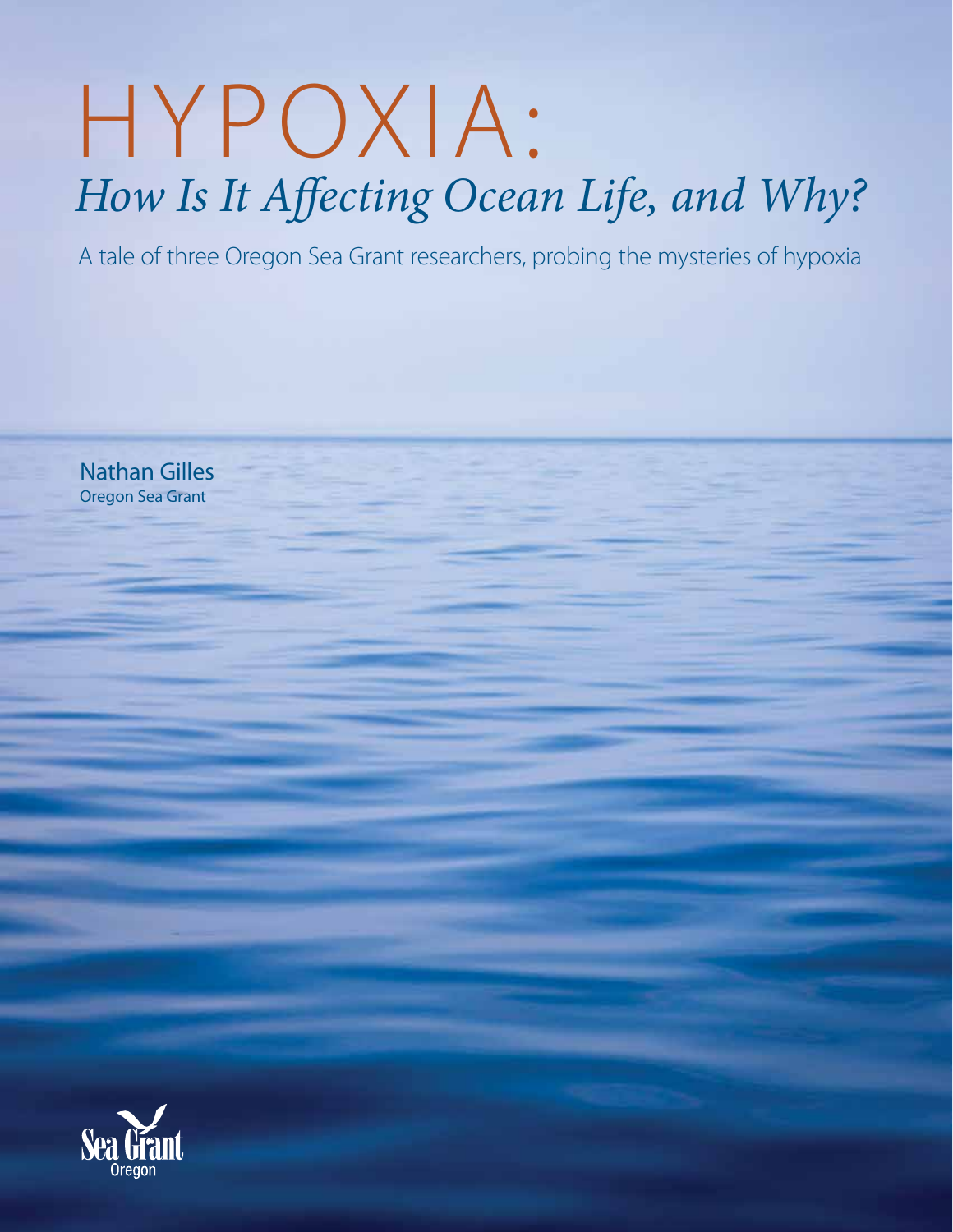### *Contents*

#### Acknowledgments

Text by Nathan Gilles, 2011 Science Communication Fellow, Oregon Sea Grant; editing by Rick Cooper and Joe Cone; design by Patricia Andersson. Cover photo: © iStock.com/Frank P.J. van Haalen

© 2012 by Oregon State University. This publication may be photocopied or reprinted in its entirety for noncommercial purposes. To order additional copies of this publication, call 541-737-4849. This publication is available in an accessible format on our Web site at http://seagrant.oregonstate.edu/ sgpubs/onlinepubs.html

For a complete list of Oregon Sea Grant publications, visit http://seagrant.oregonstate. edu/sgpubs

This report was prepared by Oregon Sea Grant under award number NA10OAR4170010 (project numbers R/ECO-23 and R/ECO-24) from the National Oceanic and Atmospheric Administration's National Sea Grant College Program, U.S. Department of Commerce; Sponsor ID Number 104 326 1-OCE from the National Science Foundation; and by appropriations made by the Oregon State Legislature. The statements, findings, conclusions, and recommendation are those of the authors and do not necessarily reflect the views of these funders.



Oregon Sea Grant Corvallis, Oregon ORESU-G-12-001



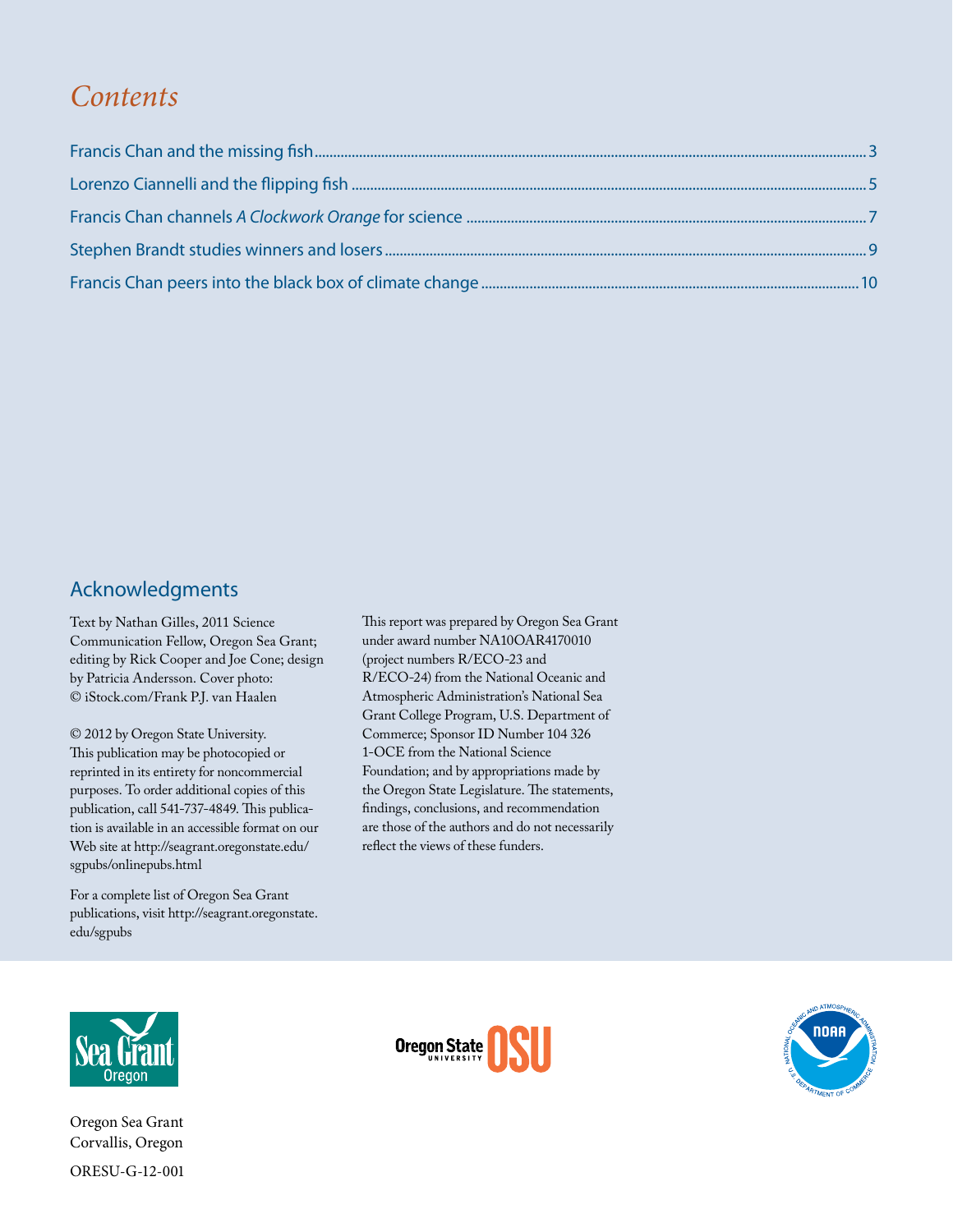# HYPOXIA: *How Is It Affecting Ocean Life, and Why?*

The causes and effects of hypoxia have been confounding marine scientists since the 1970s, when so-called "dead zones" first started appearing in oceans and large lakes. Currently there are more than 400 dead zones worldwide. How did this happen, and how can it be fixed? As Nathan Gilles, Oregon Sea Grant's 2011 Science Communication Fellow, spent time with Sea Grant-funded researchers Francis Chan, Lorenzo Ciannelli, and Stephen Brandt, he uncovered a rich and complex story.

#### Francis Chan and the missing fish

**On the rough s**<br>Perpetua on th<br>research vessel<br>Oregon Sea Gr<br>Chan steadies l<br>of the *Elakha* a<br>through boxes On the rough seas just past Cape Perpetua on the Oregon coast, the research vessel sways back and forth. Oregon Sea Grant researcher Francis Chan steadies himself against the roll of the *Elakha* as he threads his way through boxes of research gear in the ship's cabin. A marine ecologist at Oregon State University, Chan is on board to solve the mystery of missing oxygen in the water.

Chan knows ocean water usually contains five to eight milligrams of dissolved oxygen per liter. He also knows that when dissolved oxygen gets low enough, it becomes dangerous for the fish and invertebrates that live in it. Below 1.4 milliliters of dissolved oxygen per liter of water, according to the literature he has pored over, bad things happen: fish disappear and some invertebrates die. To determine what the dissolved-oxygen level is, the researcher will run two tests: one with a scientific instrument called a CTD, a



*Francis Chan (right) and Mike Donnellan (left) run a test on dissolved oxygen levels near Cape Perpetua on the Oregon coast.*

device that measures the oxygen level of water using electricity; the second, a chemical evaluation called the Winkler Test. Chan does the chemical test first.

Chan opens special, airtight vials that contain seawater samples and adds his chemical reagents. If the water contains high levels of oxygen, it will turn brown; if it is low in oxygen, it will become whiter. The chemical reaction starts, and what Chan sees shocks him. The water turns a pure white—whiter than he has ever seen it. Convinced something must have gone wrong with the test, he gropes for an answer. Perhaps there was a problem with the reagents? He had seen low oxygen before. But the levels couldn't be as low as the test was showing.

Putting his vials aside, he starts the next test.

Chan lowers the bulky CTD— Conductivity-Temperature-Depth device into the water. It measures oxygen levels in voltages; the lower the voltage, the lower the dissolved oxygen. On a monitor attached to the CTD via a long cable, Chan sees the voltage in the ocean, as it's measured. Bummer: like the chemical test, the voltage test also shows low oxygen.

The following day, upon returning to his lab at Oregon State University (OSU),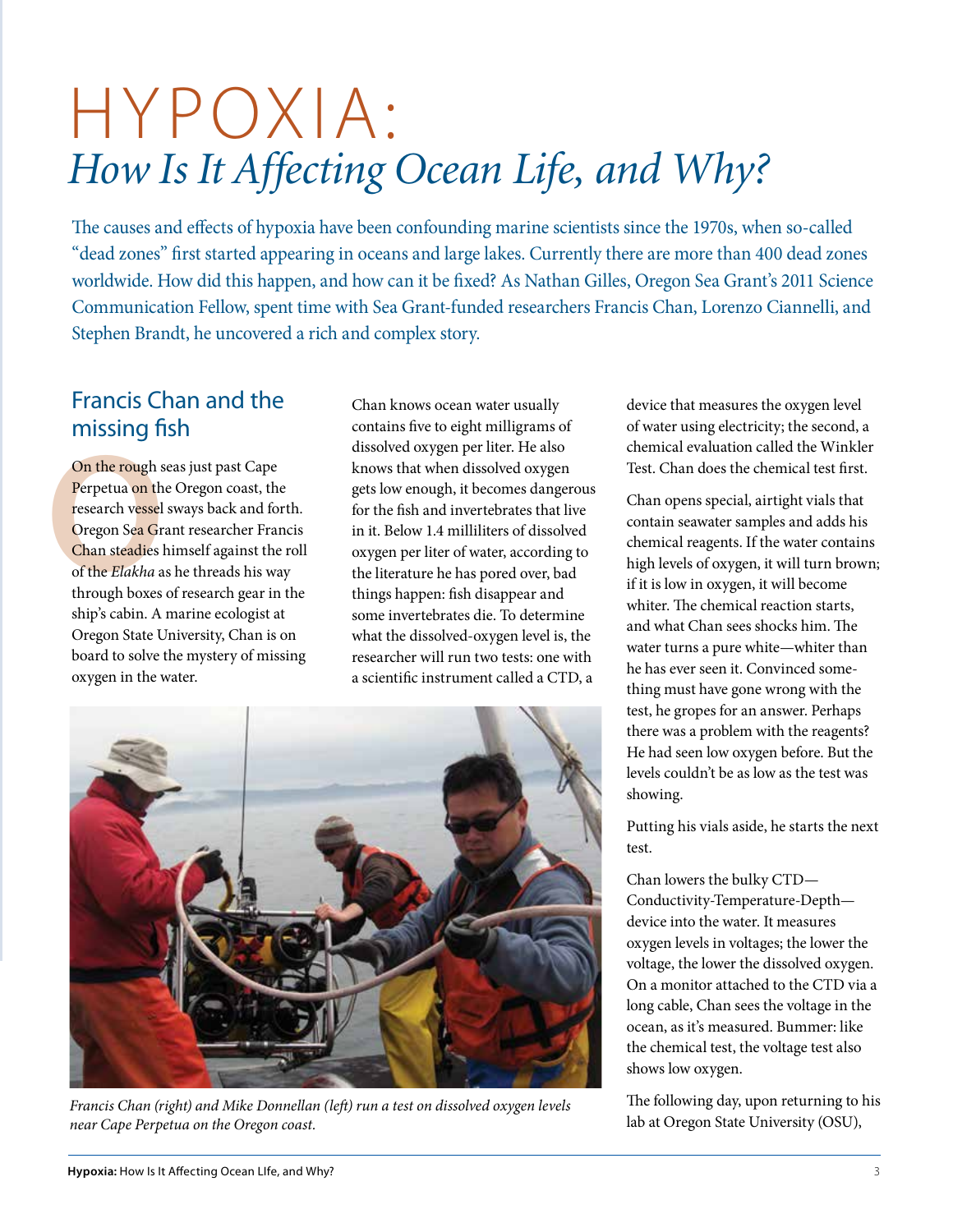# *Below 1.4 milliliters of dissolved oxygen per liter of water, bad things happen: fish disappear and some invertebrates die.*

Chan confirms his results. The dissolved oxygen levels in the water were zero. "Or as close to zero as I could physically measure it," remembers Chan. The water in the Perpetua reef had been stripped of its dissolved oxygen and had gone hypoxic, or had lost such a large percentage of its dissolved oxygen that the water was now harmful to many of the aquatic species in it.

Two days later, Chan would see what this meant for the fish and invertebrates that live in the reef off Cape Perpetua.

Lying about two hours out to sea by boat, the Perpetua reef usually has a large and stable fish population as well as a large population of crabs and other invertebrates. Stationed above the reef, Chan, together with colleagues from the Oregon Department of Fish and Wildlife (ODFW), lowered a remotely operated vehicle, or ROV, off the side of their research vessel, to get a fish's perspective on exactly what had happened in the waters below. Watching the video feed from the ROV, the researchers were astonished.

"We didn't see anything," remembers Chan. The memory of that August 2006 trip is still vivid five years later, as Chan recounts it from his cramped office in Cordley Hall on OSU's Corvallis campus. "No fish! All we saw were parts of crabs and sea stars that looked like they were rotting away." Chan says he and his colleagues hadn't expected to see these drastic images. But equally surprising to the researchers were the oxygen levels themselves. Chan and others had known dissolved oxygen in Oregon's coastal waters shifted with the seasons,

but they had not expected to see such low numbers. In fact, hypoxic events like this one were relatively new to Chan and his fellow researchers.

In July 2002, ODFW biologists found the bodies of large numbers of bottomdwelling sculpins. The agency had also heard reports from Oregon crabbers that crab pots were coming up full of dead crabs. The state agency decided to contact a group of OSU scientists to investigate. Chan, an OSU post-doc at the time, was about to head out on a prescheduled research trip when he and others at OSU received the call. As it turned out, his vessel would be near where the ODFW had reported the dead crabs. He and the other researchers on board decided to change their plans and investigate the strange reports.

On the open ocean, the water was calm—eerily so. What had killed the crabs was clearly a mystery, and Chan and the other OSU researchers started speculating. Was it a chemical pollutant? An algae bloom? Lacking hard data, they didn't know. After conducting chemical tests, they discovered the water was hypoxic, containing only about .3 milliliters of oxygen for every liter of water. The levels weren't as low as Chan would discover in 2006, but they got the researcher thinking.

Chan knew that other hypoxic zones around the country and world were often caused by algae blooms that resulted from agricultural nutrient runoff. Nitrogen, which is used in fertilizer, feeds the algae. As algae grow and die, it depletes the water's oxygen at a phenomenal rate, killing aquatic commu-

nities in its wake and producing what some media outlets have called "dead zones." But while algae blooms were the approximate cause of hypoxia in the United States' largest dead zones namely Lake Erie, the Chesapeake Bay, and the Gulf of Mexico—algae blooms were not a major factor in the hypoxia that hit Oregon's coast in 2002 and 2006. Something else was at work.

Chan knew that oxygen levels fluctuate in Oregon's coastal waters, changing with seasons; rising in the winter and falling by early summer. He also knew that the low dissolved oxygen levels he saw in 2002 and 2006 weren't, historically speaking, normal. Unfortunately, Chan and his fellow researchers didn't know much more than that. This, along with the images of dead invertebrates he saw with the ROV, motivated the young scientist to continue his investigation. Concerned and curious, Chan decided to pin down exactly what was happening to the biological communities that live on Oregon's continental shelf. Over the next few years, he would successfully piece together the reason Oregon's coastal shelf occasionally turns hypoxic in the summer months—and why these events would become more likely in the future.

Chan is one of a growing number of researchers alarmed by the onset of hypoxia around the world. He is also one of several researchers associated with Oregon Sea Grant who is investigating Oregon's own periodic coastal hypoxia. While Chan continued to work through the hypoxia puzzle, another OSU Oregon Sea Grant researcher was approaching the problem from a different angle.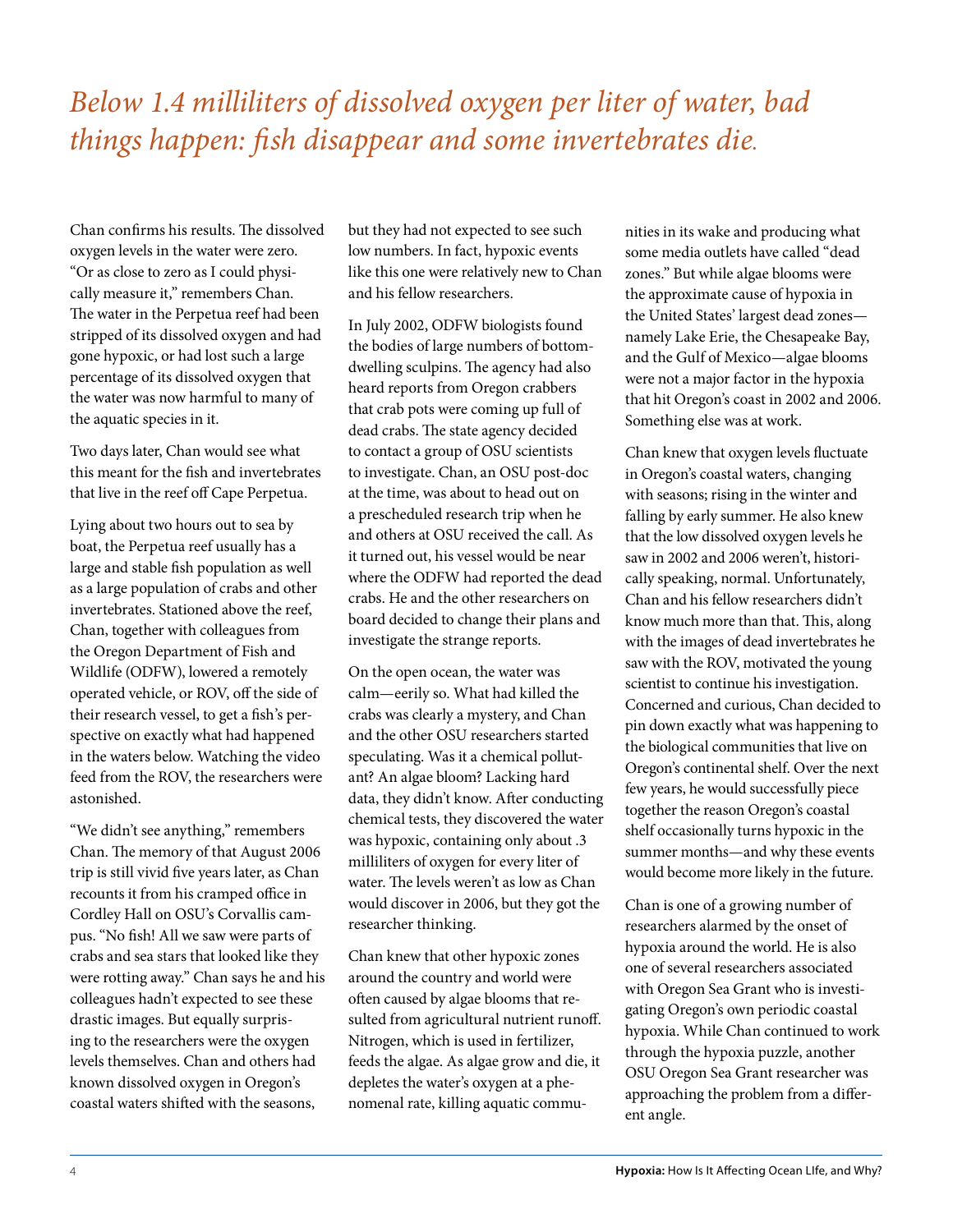#### Lorenzo Ciannelli and the flipping fish

Moving swiftly over<br>
a thick metal chair<br>
two poles. The cent<br>
submerged in the s<br>
ing up sand, rock,<br>
bottom-dwelling fl<br>
along. This process Moving swiftly over the ocean floor a thick metal chain hangs between two poles. The center of the chain is submerged in the sandy bottom, kicking up sand, rock, and occasionally a bottom-dwelling flat fish as it travels along. This process, called trawling, is a great way to catch bottom-dwelling creatures, such as the speckled sanddab or English sole. From his office in Burt Hall, Oregon Sea Grant researcher Lorenzo Ciannelli points to the video on his computer monitor of a recent trawling expedition. Ciannelli is a biologist at OSU's College of Oceanic and Atmospheric Sciences who focuses on ocean fisheries. The video on his computer represents hours of ship time and shows a species affected by hypoxia, English sole, which the researcher is eager to learn more about. As the chain kicks up the sand in the video, the startled fish emerges. Acting quickly, the fish darts for safety. The animal appears to escape unharmed, but the next one isn't so lucky. Ciannelli explains that just behind the chain is a large net that will catch the less-than-energetic fish. When the chain reaches it, the pancake-shaped English sole hits the chain, flipping over it like a hot cake being turned on a griddle.

After capturing the video, students from OSU's Research Experience for Undergraduates program will carefully sift through the frames and count exactly how long it takes each fish to flee from the chain and net. After three years, hundreds of hours at sea, and hundreds of hours of video, Ciannelli and



*Lorenzo Ciannelli (left) looks into how the marine community off Oregon's coast has been responding to low oxygen.*

his students have discovered something interesting: the reaction time of each animal is correlated to the amount of dissolved oxygen present in the water the more oxygen in the water, the faster and longer the fish swim. Likewise, when the water contains very low oxygen, the fish tend to be a little sluggish. When this happens, "Swoosh!" says Ciannelli, moving his hand in a sweeping gesture,

From 2008 to 2010, Ciannelli examined the larval and juvenile stages of species from plankton to vertebrates and invertebrates, including larval and juvenile flatfish, such as the butter and English sole as well as larval and juvenile anchovies and rockfish. What the biologist found is that creatures that experienced low oxygen not only tended to move more slowly than populations

*Creatures that experienced low oxygen tended to move more slowly than populations that hadn't.*

"The fish almost immediately fall back [behind the chain]." And when they fall back, the net gets them.

Like Chan, Ciannelli has a keen interest in the biological effects of hypoxia and has been looking into how the marine community off Oregon's coast has been responding to low oxygen.

that hadn't experienced low oxygen, but there also seemed to be fewer of them. Ciannelli observed that populations that encountered low oxygen also tended to have fewer larvae than populations that hadn't faced low oxygen. While he says it is too soon to tell whether the low oxygen levels caused the low larvae counts,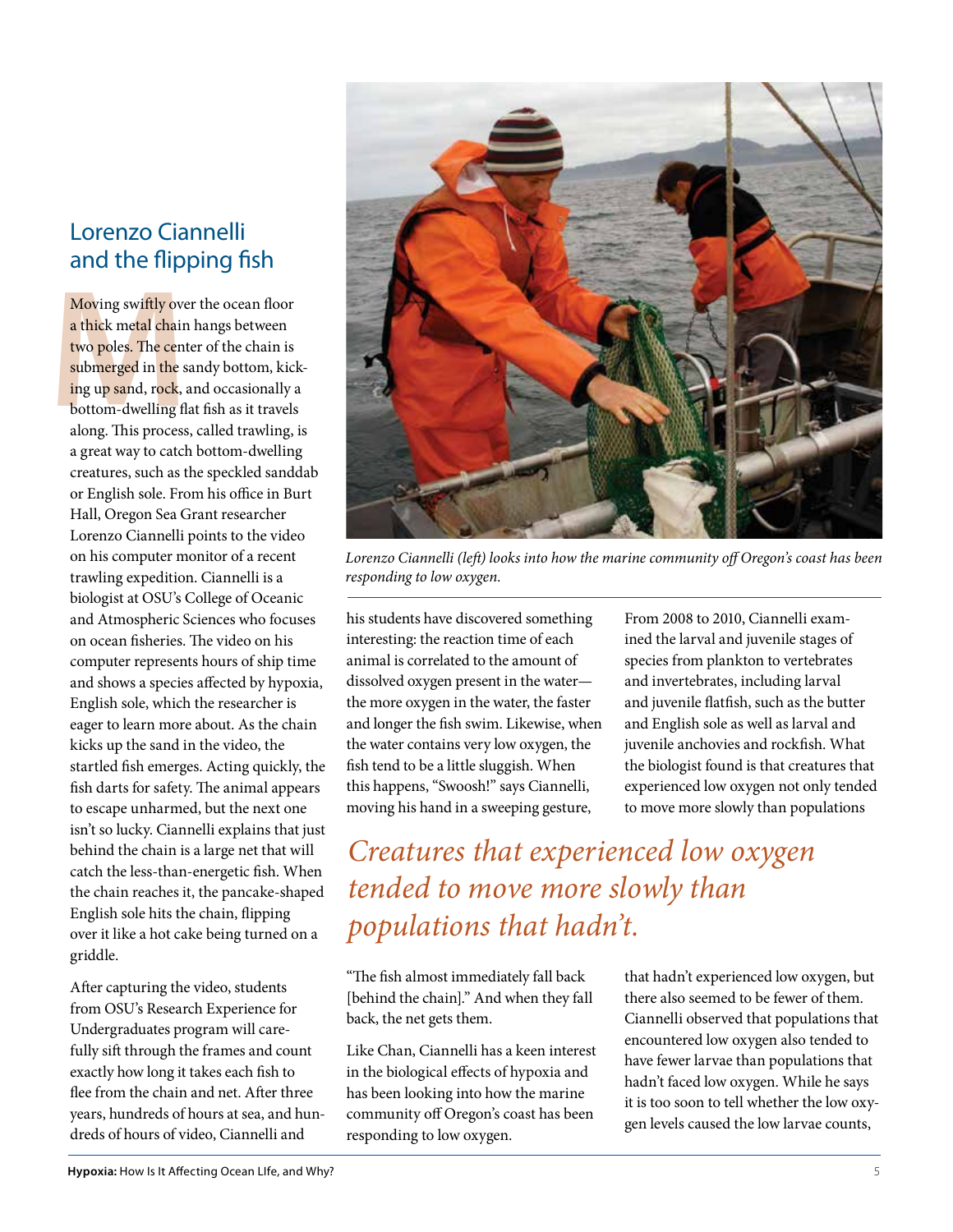

*Collaborator Sarah Henkel (left) and graduate assistants Bobby Ireland and Tim Lee count samples of small marine invertebrates for Lorenzo Ciannelli's 2008–11 project on the effects of hypoxia on offshore fisheries. Photo: Lorenzo Ciannelli.*

he does says that data does suggest some species appear to fare better in lower oxygen environments than others. For example, Ciannelli says, the English sole (that bottom-dwelling creature whose speed of escape he has worked so hard to measure) is not as abundant in Oregon's coastal waters as it once was, though the researcher says he can't say for certain whether low oxygen levels are the direct cause of the animal's decreased numbers.

Commonly referred to as a flat fish because of the fish's flat body shape, the English sole, like other flat fish including halibut and flounders, has evolved to live comfortably supine on the ocean's floor. When it comes to hypoxia, this evolutionary adaptation works to the animal's disadvantage. The ocean floor naturally tends to be a low-oxygen environment, says Ciannelli. The deeper

the water, the less oxygen it contains. Turning from his computer, Ciannelli explains his research. Just examining how quickly newly settled juvenile English sole could flee his net was not enough, he says. It might give him a general sense of how much energy the creatures had, but in designing his research, Ciannelli determined something more was needed. The scientist knew measuring just the speed of the flat fish might be criticized for not being rigorous enough. After all, the flight response isn't an aerobic, or oxygendependent, reaction but an anaerobic reaction, based on accumulated energy storage. Ciannelli determined that, in much the same way a human can make a quick sprint without taking a breath, a fish could do the same. So he decided to put his juvenile flat fish under the microscope.

On the screen in front of him, Ciannelli cycles through pictures of animals he has taken from the sea back to his lab. There are fish, crabs, and, in one poorly framed picture obviously taken with one free hand, a small, translucent octopus sits in the palm of one of his assistants' hands. Animals not lucky enough to escape Ciannelli's trawl and net, including this octopus, ended up sorted, bagged, frozen on dry ice, and sent back to OSU, where his graduate and undergraduate assistants weighed and measured the creatures.

In the lab, Ciannelli discovered that the aquatic animals raised in lower-oxygen environments were physiologically different in a number of ways from fish raised in waters containing higher oxygen levels. By measuring the lipid content of animals caught in his net, Ciannelli noted that juveniles that grew up in more-oxygenated waters had higher lipid counts than ones that grew up in low-oxygen environments. The researcher also noted that animals that spent more time in more-oxygenated waters also had higher levels of triglycerides over sterol lipids, suggesting that animals that developed in low-oxygen environments had fewer reserves to draw on than animals that grew up in higher-oxygen environments. This, says Ciannelli, explains why the juvenile English sole he recorded seemed so languid.

*Animals that developed in low-oxygen environments had fewer reserves to draw on than animals that grew up in higher-oxygen environments.*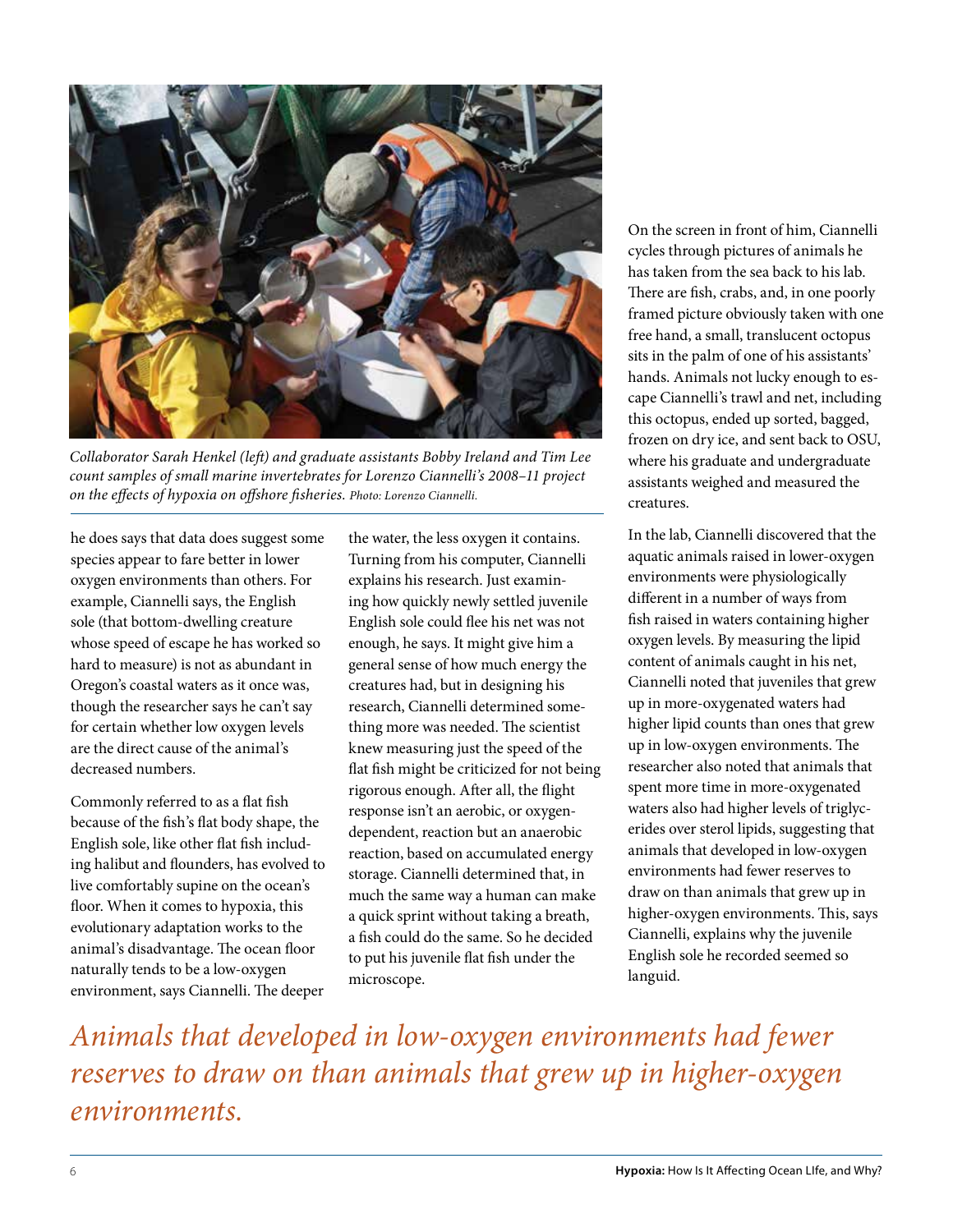*"When something like low oxygen comes in and wipes the slate clean, we don't have a good sense of what the pattern is. Will it take five years, ten years, one hundreds years to recover? We don't know."*

Ciannelli had determined two things: there were fewer larvae than usual, and the juvenile fish were not only slower, they were also physiologically different from juveniles raised in higher-oxygen environments. For his future research, the biologist says he is in the process of planning a series of controlled laboratory experiments. Ciannelli says this will help him determine how dissolved oxygen, as well as other variables such as water temperature, are affecting fish behavior and physiology.

As Ciannelli turned to the lab, Francis Chan continued his research on the ocean. By examining numerous species, Ciannelli had determined that some creatures were more vulnerable than others to the effects of hypoxia—something Francis Chan had begun to notice in his own research.

#### Francis Chan channels *A Clockwork Orange* for science

The *Elakha*<br>side to side<br>a bumpy ric<br>August sky.<br>bothering F<br>down, he is<br>and has the The *Elakha* rises and falls, sloshing from side to side with each passing wave. It's a bumpy ride under the gray, overcast August sky. But the choppy seas aren't bothering Francis Chan; from the neck down, he is practically waterproofed and has the look of a child bundled up to play in the snow. Standing in the middle of the *Elakha*'s deck with nothing to hold on to for balance, Chan takes each dip of the boat in stride. At times he seems to be standing unnaturally forward, as if at any moment he might topple over and fall flat on his face. But he doesn't. He is firmly in his element.

"When something like low oxygen



*Francis Chan has gained a much better picture of what happens to Oregon's aquatic creatures when hypoxia strikes. Photo: Jane Lubchenco.*

comes in and wipes the slate clean," says Chan, "we don't have a good sense of what the pattern is. Will it take five years, ten years, one hundreds years to recover? We don't know." Chan is on the *Elakha* to find out.

Chan's research is part of a joint effort with the ODFW and OSU being funded in part by Oregon Sea Grant. Chan's chief collaborator at ODFW is Mike Donnellan, who is also co-principal investigator with Chan on his most recent Sea Grant-funded research. They are joined by Bill Miller, also from ODFW. The three researchers are going to use a remotely operated vehicle, or ROV, named The Sea Cow to peer into the waters underneath their rocking vessel. Miller is The Sea Cow's keeper, a job that entails staying off deck and instead keeping to *Elakha*'s cabin, where he will stare at several computer screens and control The Sea Cow with a device that looks like it came out of a 1980s arcade. While Miller sits transfixed in front of two laptops inset in durable cases, Donnellan and Chan are out on the ship's deck, enduring the spray and the ocean waves as they lower the ROV into the ocean with the help of a hydraulic crane. The vehicle's four back and side propellers will guide The Sea Cow once under water, while various cameras will record what it sees and will send these images back to Miller via a water-tight cord, aptly named the umbilical cord, which Chan unspools slowly as the vehicle moves away from the *Elakha*. This, believe it or not, is the easy part.

Once the video is collected and the data has been transported back to land via a hard drive, one of the researchers will sit in front of a video monitor and endure the seemingly endless task of naming and totaling the aquatic critters they see. Every animal will be counted. It's meticulous work, and Chan jokingly likens the endeavor to torture, saying the process involves chains and devices from *A Clockwork Orange* to keep the viewer's eyelids open. But from the hours of laborious video watching, a bigger picture has emerged for Chan and his fellow researchers.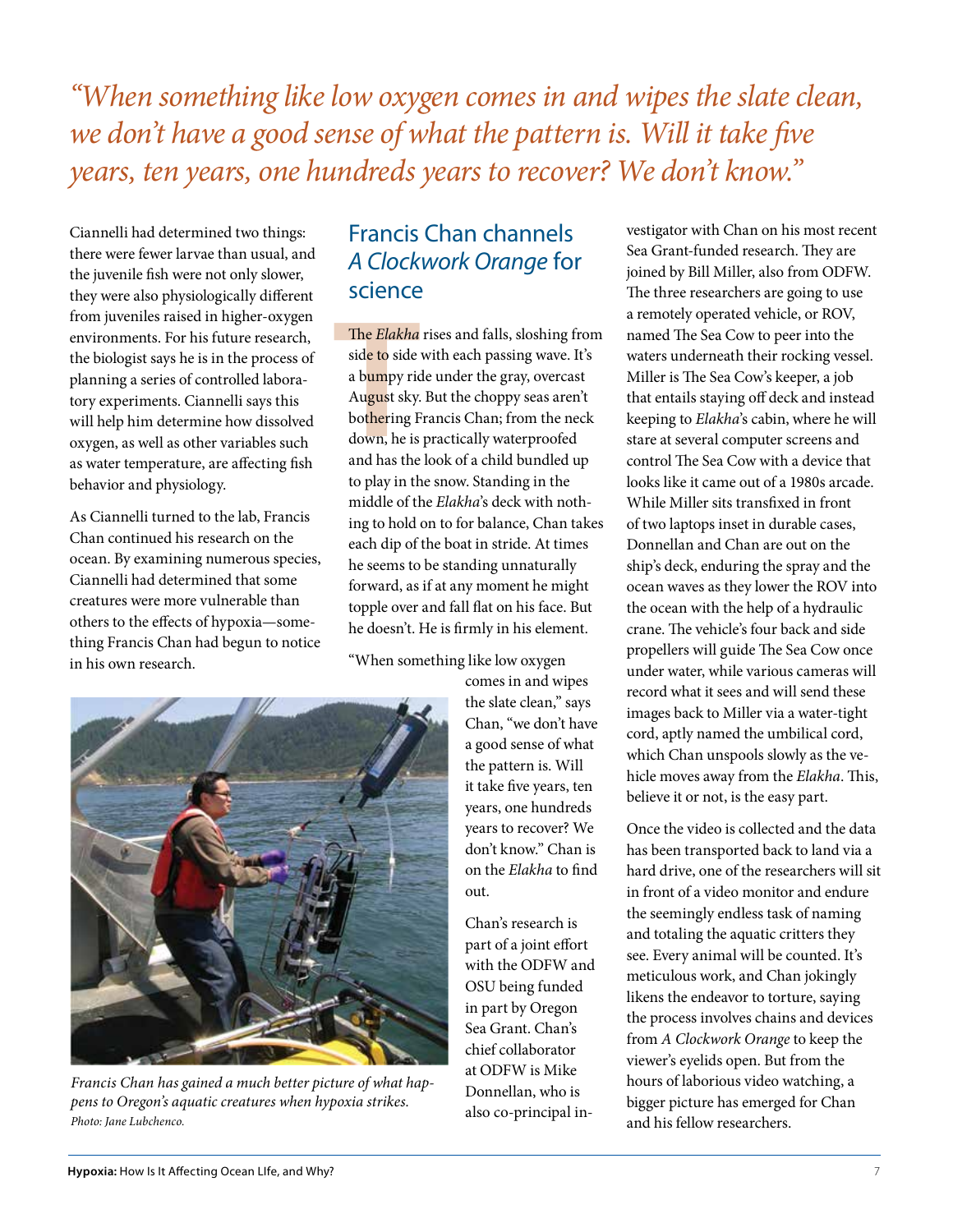# *The rockfish that live in the reefs on Oregon's continental shelf appear to be much more mobile than was originally thought.*



*Rockfish that are absent during a hypoxic event reappear when oxygen levels rise again. Photo: Claire Fackler, NOAA National Marine Sanctuaries.*

Chan and Donnellan have been using ROVs to collect data for years. No longer the novice post-doc, since his first experiences with hypoxia in 2002 and 2006 Chan has gained a much better picture of what happens to Oregon's aquatic creatures when hypoxia strikes. Chan, like Ciannelli, has found that not all species respond to hypoxia in the same way. How species respond to the sudden onset of low oxygen is also changing how biologists think about animal behavior.

The region's invertebrates—a classification that includes crabs, sea stars, and sea cucumbers, among other creatures were especially hard hit by the low oxygen levels of 2006. From the hours of video he has collected on multiple trips,

Chan has found that one invertebrate in particular, a brickcolored sea cucumber known scientifically as *Parastichopus californicus*, seems to have nearly vanished from the Oregon coast. Chan says the species could be considered a diagnostic species, an indicator for hypoxia, meaning that if *Parastichopus californicus* is absent from a particular reef, it could indicate that the reef experienced a hypoxic event. While the little brown sea cucumber has all but disappeared from Oregon's coastal waters, another inverte-

brate seems to have done all right.

A creature called *Pisaster brevispinus*, a large, pink-colored sea star, appears to have come out of the ordeal more or less unscathed. But like *Parastichopus californicus*, this could also be a diagnostic species. Where the sea cucumber's absence could point to hypoxia, the presence of *Pisaster brevispinus* could also point in the same direction. In fact, Chan says this species of starfish has appeared over and over again on the ROV video he has collected, suggesting the creature now predominates much of Oregon's coastal waters while other invertebrates, including other starfish, are conspicuously absent. As to why some invertebrates seem to be hit harder than vertebrates, Chan has a simple answer: Vertebrates, in this case fish, are simply more mobile and able to swim to safety, while many invertebrates apparently can't scurry away fast enough. This explains why in 2006 Chan saw plenty of dead crabs but no fish, dead or alive. However, says Chan, the fact that some species of fish move at all was surprising.

"This is my rock," says Chan, explaining how rockfish must think. "There aren't a lot of rocks in the ocean, and this is my rock. This is where I am going to stay, and I am never going to leave this rock, because it's habitat." This attitude, says Chan, is referred to in biology as high home fidelity, and it was what biologists thought rockfish had—that is, until hypoxia came along. The 52 species of rockfish that live in the reefs on Oregon's continental shelf now appear to be much more mobile than was originally thought.

In performing multiple surveys on different reefs, Chan has noticed that rockfish populations that are totally absent during a hypoxic event will suddenly reappear when the oxygen levels rise again. Chan's suspicion is that rockfish, for all their homebody ways, are nonetheless getting out of harm's way when the oxygen levels drop.

Both Chan's and Ciannelli's research has shown there have been winners and losers in the aquatic communities of the Oregon coast. As it turns out, another Sea Grant researcher had discovered similar trends in United States' other hypoxic zones.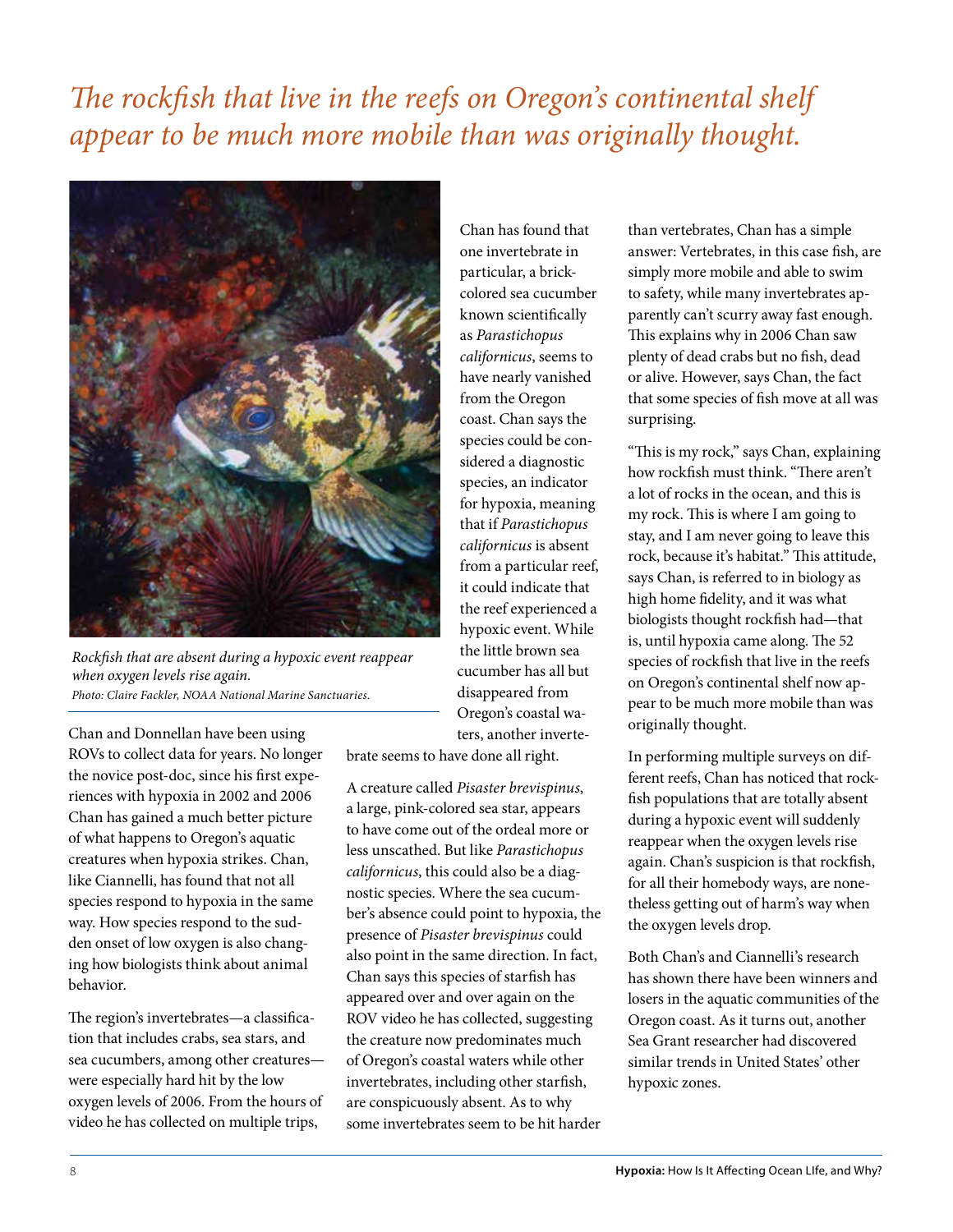#### Stephen Brandt studies winners and losers

The deep wa<br>have succum<br>by this unsee<br>hundreds of<br>shallow wate<br>Bay. But in s<br>the creatures The deep waters where the crabs live have succumbed to hypoxia. Driven out by this unseen force, a community of hundreds of crabs seeks refuge in the shallow waters just off the Chesapeake Bay. But in scuttling from one danger, the creatures have inadvertently wandered too close to another. On the beach are hundreds of hungry bipeds, eager to take advantage of the crabs' predicament. Soon, after a few locals notice the animals huddling for protection in the knee-deep waters, the word gets out. It's a crab jubilee. Within hours the beach fills with people with dip nets and coolers in hand. In a very short period the crowd has scooped the crabs out of the shallow water, taking them home for dinner.

This was the scene Stephen Brandt witnessed in the early 1990s just threefourths of a mile from his home near the Chesapeake Bay. Now the director of



*Stephen Brandt (left) found that how well the fish do in low-oxygen environments depends, in part, on how warm their water is.*

long been a source of seafood for much of the east coast, and since the 1970s the Chesapeake Bay has also been the site of one of the nation's largest, most persistent, and most studied hypoxic zones. Brandt has kept an eye on it—as well as hypoxia found in Lake Erie and the Gulf of Mexico—for years. Like Chan and Ciannelli, Brandt has discovered there

of predators. The Chesapeake Bay anchovy is one such creature.

"What bay anchovy normally do is try to avoid predators during the daytime. So they school and they go to the bottom," says Brandt, looking out on OSU's Corvallis campus from his office in the Kerr Administration Building.

*When hypoxia happens, fish are forced to migrate from the cooler hypoxic deep waters to higher strata and higher-oxygen, warmer waters that may be too warm for the animals to develop normally.*

Oregon Sea Grant, Brandt has studied hypoxia for over 20 years. From the late 1980s to the mid '90s, Brandt was working at the University of Maryland for the university's Chesapeake Biological Laboratory. Nestled between Maryland and Virginia, the Chesapeake Bay is the largest estuary in the United States. Rich in fish and shellfish, the bay has

are winners and losers in the biological communities affected by hypoxia.

Beyond the crabs that, because of hypoxia, fell victim to the Chesapeake Bay's human population, other creatures in the bay appear to be susceptible to predation when hypoxia pushes them from their safe havens into the clutches

Notable in his office are two orangecolored ceramic fish on the wall next to his desk, reminders of Brandt's love for aquatic biology and for research, which he still practices along with his duties as program director. The ocean's bottom is a dark place, says Brandt, where the schooling fish can more easily hide from predators such as the striped bass. But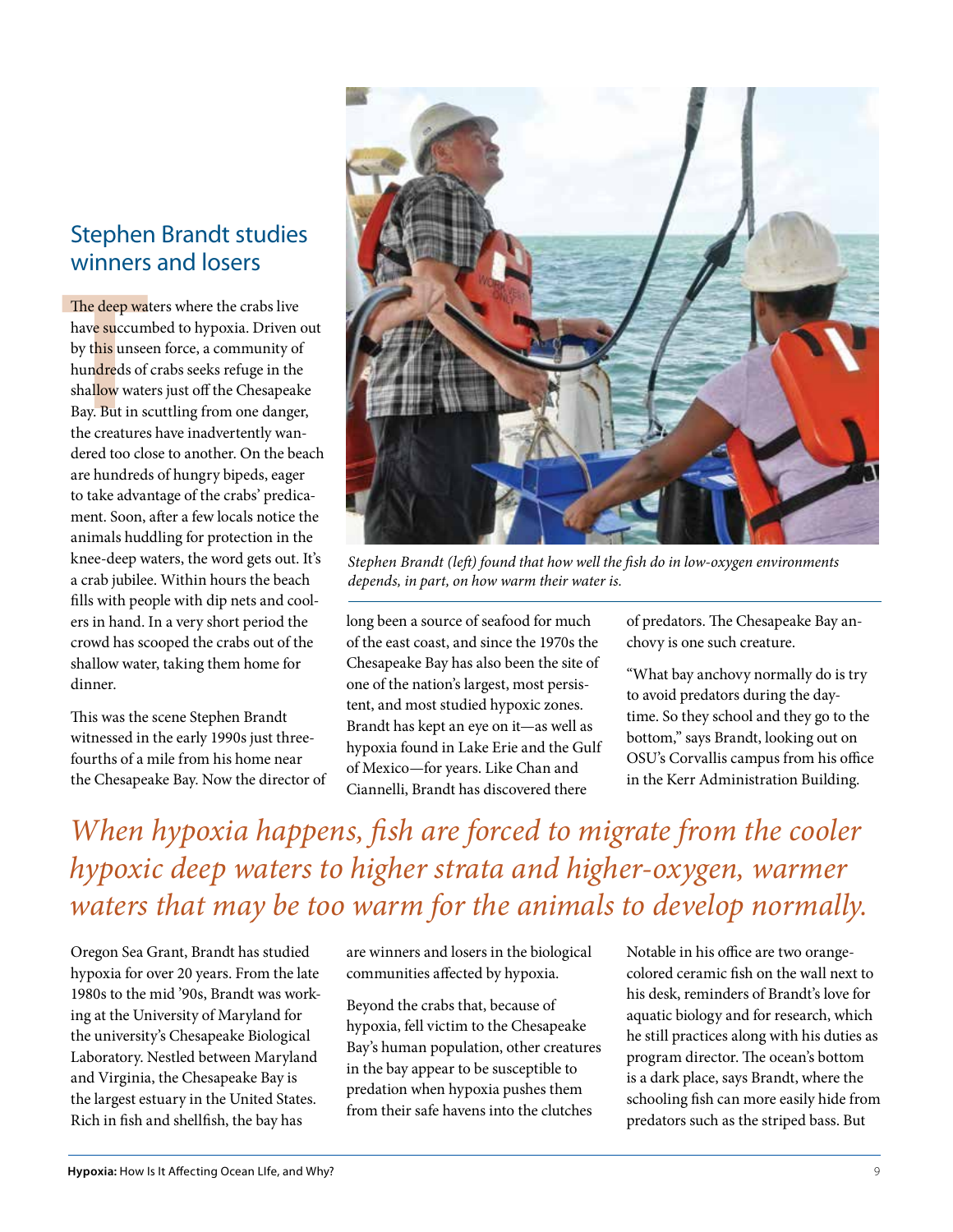#### It's still seafood

Back in 2002, one of the reasons Chan started studying hypoxia was to figure out exactly what was happening to fish and invertebrates off the coast. But the researcher says he was also concerned that there was a lot of misinformation about hypoxia. In 2002 and 2006, the media had used words like "dead zones" to describe what was happening. By polling people, Chan also learned of a widespread misconception that fish and other creatures that had been in low-oxygen environments were somehow inedible, a complete falsehood.

But the idea seemed to have stuck in people's minds, and fishermen that charter expeditions for tourists told Chan they were having a hard time attracting clients with "dead zones" on everyone's minds. But by and large, Chan says, fishermen, like the animals they catch, seem to be adapting to hypoxia. Fishermen have learned to move as the fish move—something Brandt says is also happening in Lake Erie. And the crabbers that took a hit in 2002 seem to be recovering as well. In spite of the low oxygen levels that affected those crabs, Chan says, recently the overall catch has been fairly high. "This tells us these populations have some resilience," he says. "That they can withstand these pretty strange biochemical events." But, he continues, this could be just a short-term effect. "In the long term, if there is some impact on how productive these fish populations are, then we need to take that into account. And we just don't have that kind of scientific information yet." This, says Chan, is why it is so important to continue research into hypoxia.

with low-oxygen zones forming on the bottom of the ocean, the fish are forced to flee to the well-lit surface waters where the striped bass can easily gobble them up. Brandt's research has shown that the Chesapeake Bay's striped bass community has benefited from their increased consumption of anchovies. But, he says, this benefit might be short lived.

Brandt experimented with striped bass in his lab and found that how well the fish do in low-oxygen environments depends, in part, on how warm their water is. Warmer water and low oxygen is more dangerous than cooler water and low oxygen. "The warmer temperatures tend to increase the level of metabolic activity," explains Brandt. "This increases the demand for energy, and if you can't get that because you can't breathe well, then the demand for oxygen is going to be higher under warmer temperatures."

Temperature is important for another reason, says Brandt. Hypoxia normally takes place in the deeper, cooler waters. When hypoxia happens in these waters, fish are forced to migrate from the cooler hypoxic deep waters to higher strata and higher-oxygen, warmer waters that may be too warm for the animals to develop normally. And, says Brandt, even though the hypoxia he studies is the result of nutrient runoff that feeds algae blooms, the duration of hypoxia is largely determined by water stratification, or the layering of the water into different strata of varying temperatures. Brandt has observed that the length of time it takes the deeper, cooler waters to mix with the warmer, higher waters not only determines how long it takes the lake's temperature to cool, but it also determines the duration of the hypoxic event.

Brandt studies the United States' three big hypoxic zones, so-called dead zones, found in the Chesapeake Bay, Lake Erie, and the Gulf of Mexico. The lack of oxygen in these three bodies of water results largely from nutrient runoff. This runoff feeds algae blooms which, in the process of growing and dying, consume the oxygen in the water. The solution to algae blooms is, in principle, simple enough—assuming the nutrient tap that feeds the algae could just be turned off.

However, while algae blooms appear to have been a factor in Oregon's hypoxic events, what seems to be driving the Oregon coast's hypoxia are changes in the earth's ocean currents. As Francis Chan found out when he first encountered hypoxia in 2002, depleted oxygen levels resulting from ocean currents was not only a new phenomenon, but when it first hit the Oregon coast it was also a mystery.

#### Francis Chan peers into the black box of climate change

When Chan first bec<br>poxia in July 2002, the<br>was pretty convinced<br>causing it. Off Cape I<br>at the eerily calm was<br>from the deck of the<br>seemed obvious. The When Chan first became aware of hypoxia in July 2002, the young researcher was pretty convinced he knew what was causing it. Off Cape Perpetua, staring at the eerily calm waters around him from the deck of the *Elakha*, the answer seemed obvious. The waters were calm, and there was no wind. Thinking of the hit movie *The Perfect Storm*, he even joked with a fellow post-doc that the title of their paper explaining hypoxia should be called "The Perfect Calm." After all, Chan knew that in other areas that experienced hypoxia, the worst fish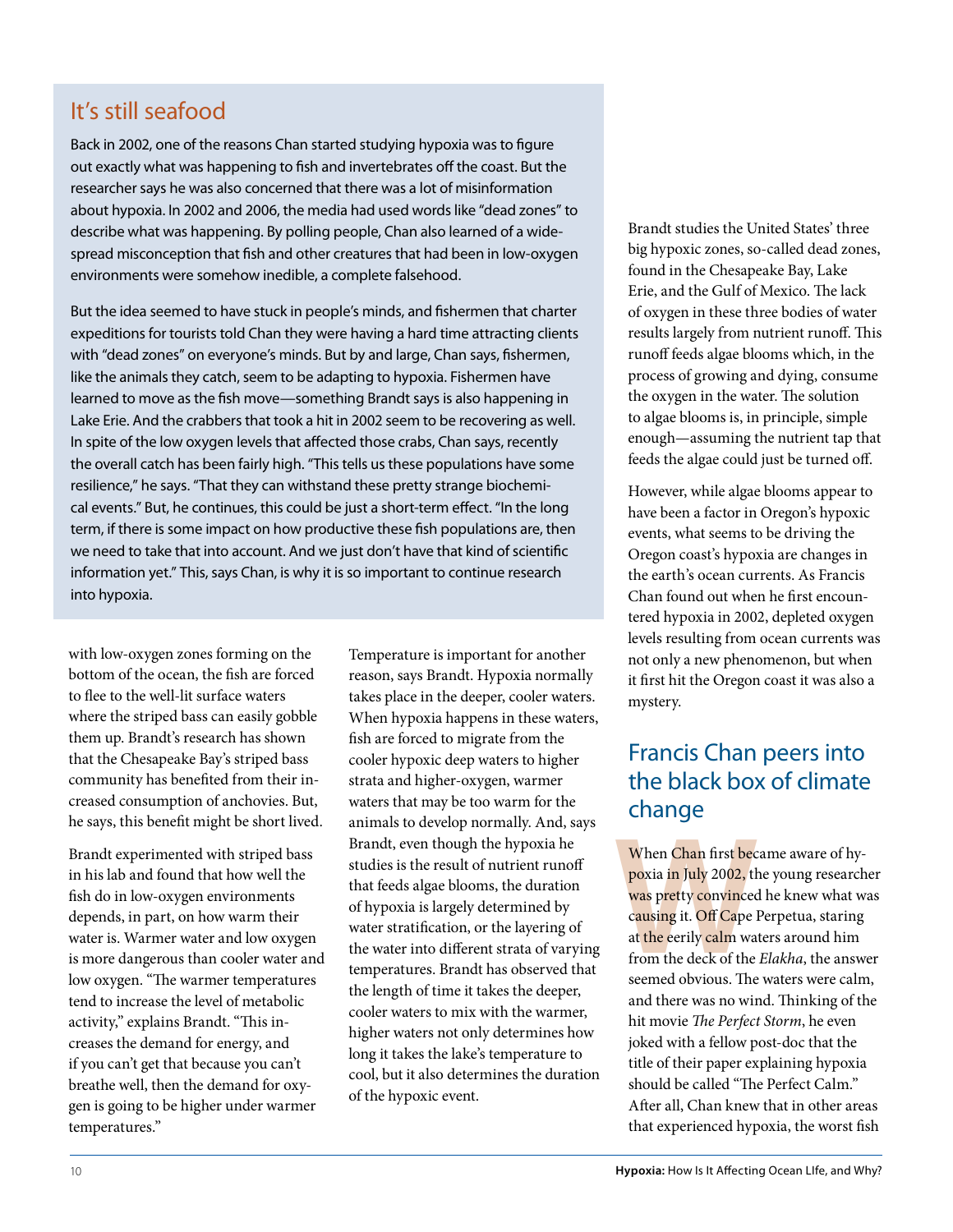# *Because scientists now know dissolved oxygen is sensitive to climate change, it has become imperative to understand the biological response to that change.*

die-offs always happened in the summer months when the winds died down or stopped entirely. Chan says the wind is a little like a bubbler in a fish tank: rough winds make rough waters, which—aside from making post-doc oceanographers seasick—also percolate oxygen into the ocean. It stood to reason, then, that if the waters around him were calm frighteningly, perfectly calm—the water would contain lower-than-normal levels of dissolved oxygen. As it turned out, this assumption was dead wrong.

In research trips during the following weeks, as the winds picked up and the waters became choppy, Chan's crew members became seasick, but dissolved oxygen levels didn't rise. Instead, they remained low. The ocean's perfect calm was a red herring, he realized. Looking the half-mile or so into the distance back to the Oregon coast, something clicked for Chan. The low dissolved oxygen he was measuring in the environment immediately around him must be connected to something much larger. The coast's inner shelf must be tied in some way to the broader ocean, he thought.

In 2006, along with other researchers at OSU and the National Oceanic and Atmospheric Administration, Chan did a series of surveys. Measuring the amount of dissolved oxygen in the waters up and down the Oregon coast, Chan and others were able to piece together a map of the region's dissolvedoxygen levels. The levels differed in



*During upwelling, phytoplankton multiply rapidly. Some of the phytoplankton sink to the ocean floor and decompose, consuming oxygen. If downwelling doesn't happen for an extended period, low-oxygen waters can accumulate, resulting in a hypoxic zone.* 

*Graphic: Adaline Padlina and Allison Walkingshaw.*

different parts of the coast—something that seemed to suggest that dissolved oxygen levels correlated with the topography of the region. This finding seemed to verify what other researchers had found: that the low-oxygen water from the deep ocean was welling up onto Oregon's continental shelf. This upwelling of low-oxygen water, Chan learned, flushes the shelf in late spring and early summer. These cold, deep ocean waters originated as warm surface waters in the south; they reach Oregon via the California undercurrent, part of a large, oceanic conveyor belt that includes the California current. Chan learned that while the rise and fall of dissolved oxygen in Oregon's coastal waters is natural and predictable, it appears that the natural pattern is changing.

"The water we are forming today is holding a little less oxygen in it," says Chan. Warm water holds less oxygen than cool water, and as the world heats up due to climate change, so do the world's oceans. "And, over time," Chan says, "we do expect to see a decline in the oxygen content of the ocean interior." But he says it is still too soon to tell.

"We may not be locked into that fate," says Chan. "Other things might change. There might be other climate cycles that could intervene. We might be just in a downside in the cycle right now where there is a lot of low-oxygen water that is feeding our system." But, he says, the science of how things might change isn't entirely clear. What is known is that the data seems to suggest there will be more hypoxic events in the future. Chan adds that, because scientists now know dissolved oxygen is sensitive to climate change, it has become imperative to understand the biological response to that change.

In September 2011, Chan measured dissolved oxygen levels off the coast at .5 milliliters per liters. He is waiting to review the video he collected from his recent trips on the *Elakha* to see how the aquatic communities are faring.